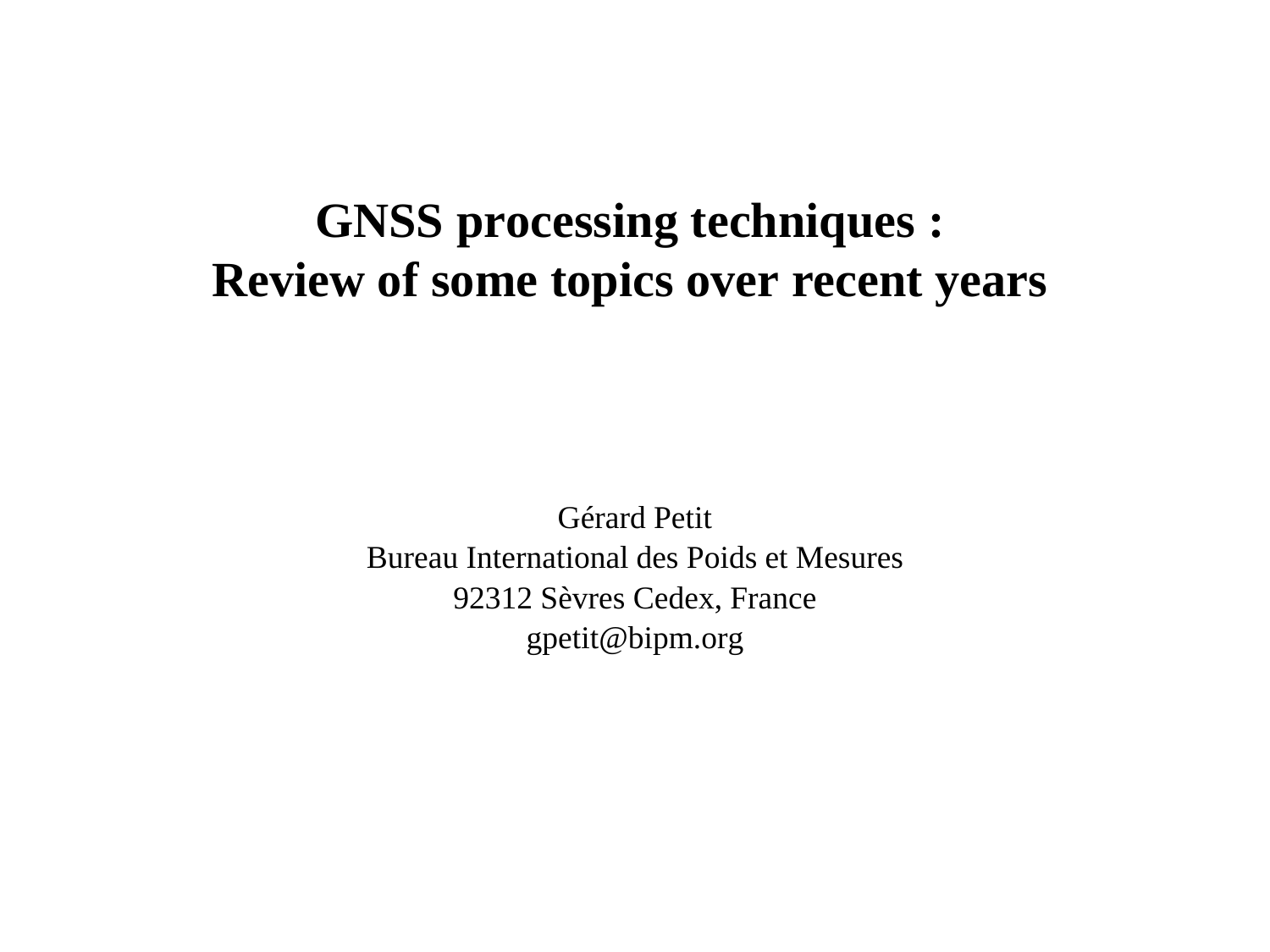- Goal: push down the present performance of GPS (GNSS) T/F transfer
	- $\sim 1x10^{-15}$  @ 1 day in frequency
	- $\sim$  several hundred ps in time??
- At the CCTF'2012, I presented some ideas in this direction and would like to update the issues:
	- GPS Precise Point Positioning
	- The problem of code (and phase) biases
	- New codes and new combinations (e.g. Galileo)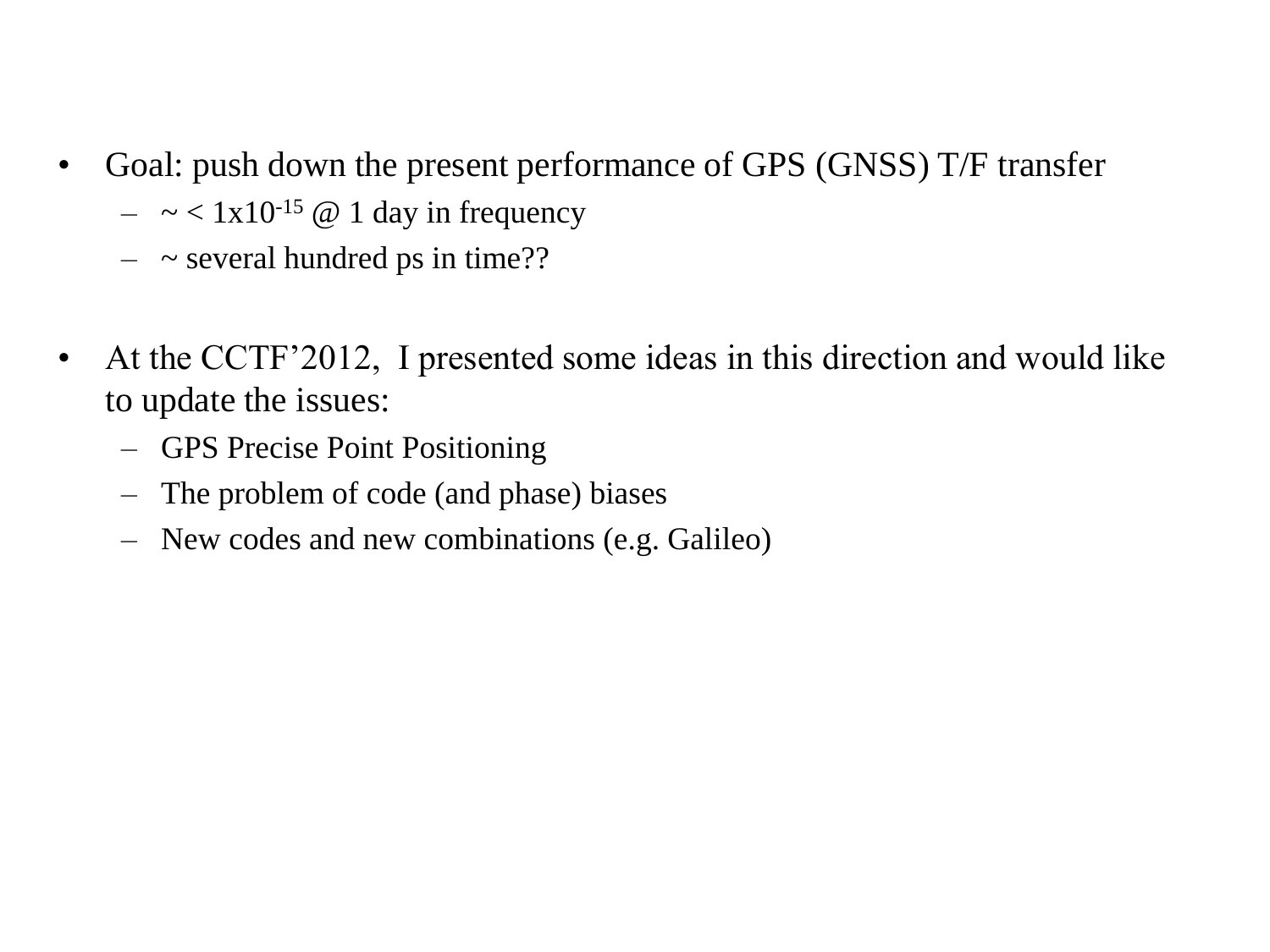# **GPS PPP**

- Recent work all go in the  $10^{-16}$  region
- Petit et al. " $1 \times 10^{-16}$  frequency transfer by GPS PPP with integer ambiguity resolution"
- Droste et al. "Characterization of a 450-km Baseline GPS Carrier-Phase Link using an Optical Fiber Link"
- Yiao et al "Comparison of Two Continuous GPS Carrier-Phase Time Transfer Techniques" (RRS technique) at IFCS/EFTF 2015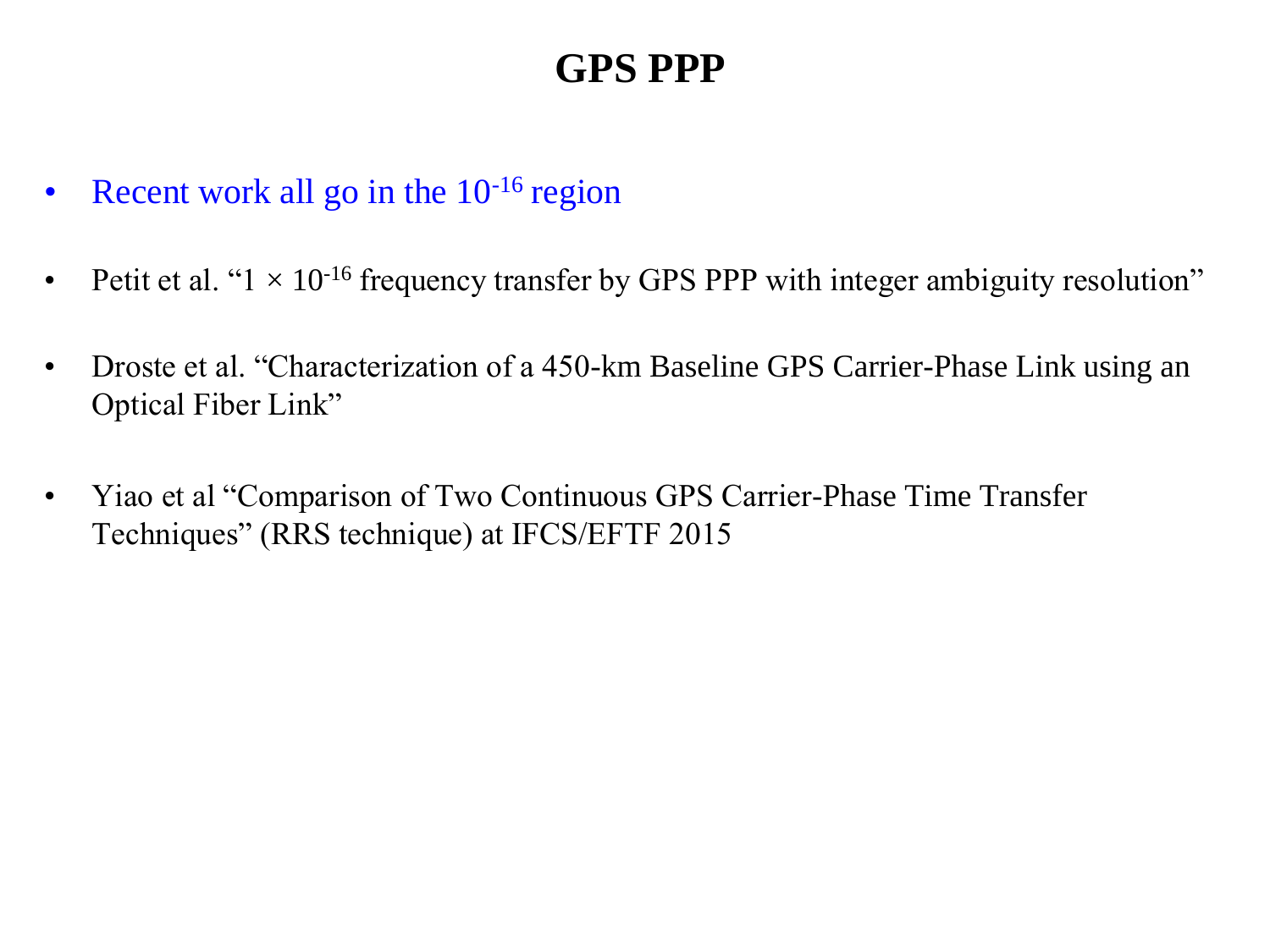#### **IPPP and PPP vs. 420-km fiber link**

- **IPPP** technique: 100% success at solving integer  $\lambda_c$  boundaries over ~6 months
- A 41-day period (longest continuous operation for all systems):
	- Stability of IPPP better at few hours and at long term :  $5.3x10^{-17}$  @ 7.1 days
	- PPP apparent slope of order  $1x10^{-16}$ , IPPP has no significant slope



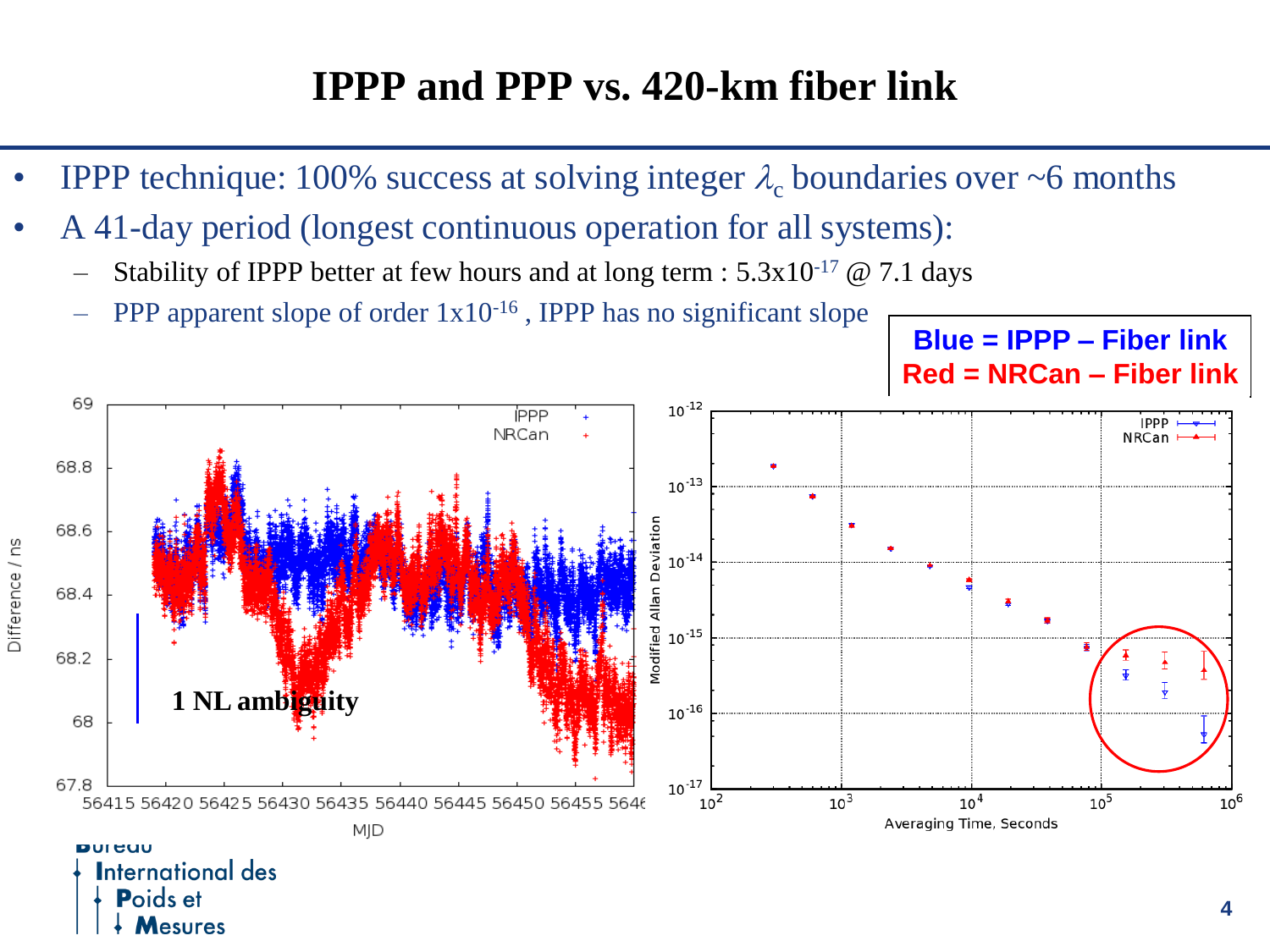## **The problem of code (and phase) biases**

- IGS has a Bias and Calibration Working Group (BCWG)
	- Maintains operational determination of GPS biases (P1C1, P2C2, P1P2, quarter-cycle biases)
	- Starts developing homogeneous treatment for GLONASS interfrequency biases
	- Galileo biases expected to be smaller but more numerous
	- Workshops on GNSS biases in Bern
		- January 2012
		- November 2015
- Code-phase biases: observed limitation from the hardware, may be at the 10-15 level
	- Defraigne & Sleewagen "Correction for Code-Phase Clock Bias in PPP"
	- Matsakis et al. "Carrier Phase and Pseudorange Disagreement as Revealed by Precise Point Positioning Solutions"
	- Recommendation to be passed